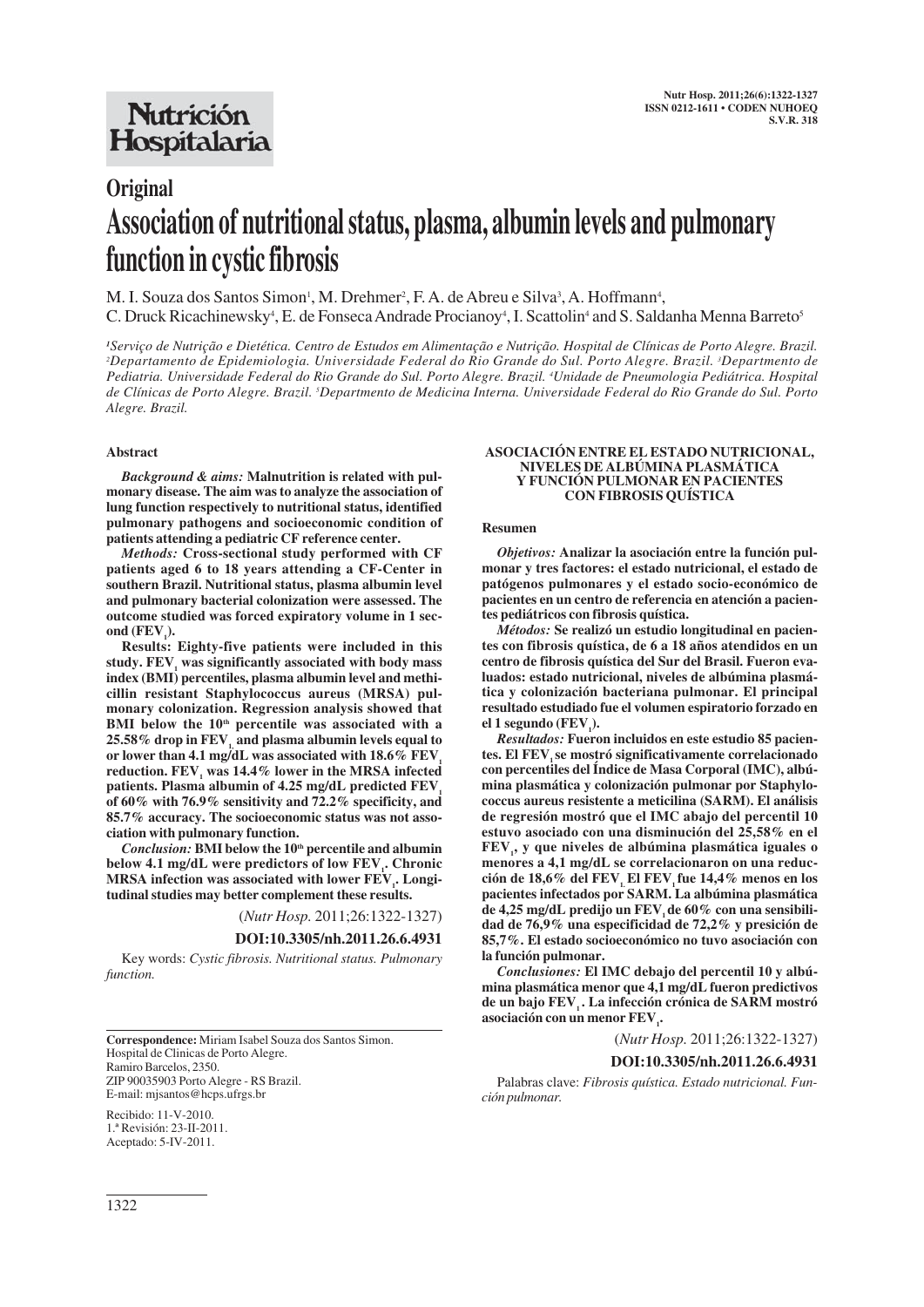## **Introduction**

Nutrition plays an essential role in the survival and quality of life of cystic fibrosis (CF) patients. Several factors, including pancreatic insufficiency, chronic suppurative pulmonary disease and anorexia may affect the energy balance, contributing to malnutrition.1,2,3,4 Malnutrition may affect lung growth and reduce lean body mass, leading to diminished force in the contraction of the diaphragm and other respiratory muscles5,6. It may also be associated with reduced exercise tolerance, impaired immune response and antioxidant deficit, easing the way for the onset of infection and inflammation.<sup>1,5,7</sup>

Pulmonary disease increases energy demands, diminishes appetite and increases respiratory work due to progressive air flow obstruction. Pulmonary inflammation and anorexia triggered by the inflammatory mediators, as well as recurrent infections, create a negative energy balance that leads to malnutrition.<sup>1,6,8</sup> Furthermore low socioeconomic status is associoated with significantly poorer outcomes in children with CF.<sup>9</sup>

Several studies performed in developed countries have shown a relationship between malnutrition and progression of pulmonary disease.1,3,6,10,11,12 In Brazil, however, there are no published data about this subject. The purpose of the present study was to analyze the association of lung function respectively to nutritional status, identified pulmonary pathogens and socioeconomic condition of patients attending a pediatric CF reference center in southern Brazil**.**

## **Materials and methods**

A cross-sectional study was performed with CF patients, aged 6 to 18 years, recruited at a center of excellence of a tertiary care university hospital, Hospital de Clínicas de Porto Alegre/RS (HCPA), in southern Brazil. All patients were diagnosed by means of clinical history and by at least two sweat tests with chloride values equal to or higher than 60 mEq/l, or by the identification of two mutations in the CF gene who not displaying pulmonary exacerbation (requiring intravenous antibiotics).

The study was performed from July 2004 to December 2005, after approval by the Ethics and Research Committee at HCPA, and after obtaining the Free and Informed Consent of parents or guardians.

#### *Nutritional evaluation*

Weight and height were always determined by the same examiner using standardized techniques. Weight was assessed on a Filizola® electronic scale (maximum capacity of 150 kg and 50 g variation), the patients wearing a standard gown. Height was measured on a wall-mounted stadiometer, with the patients barefoot and not wearing any hair ornaments. The patients had their heels joined together, their back to the anthropometer, and their arms relaxed along the body. They held their head in a vertical position and looked straight ahead. The horizontal cursor was lowered to the top of the patient's head during inspiration.

Mid arm circumference (MAC) was determined at the midpoint of the non-dominant arm, with a flexible, non-extensible Barlow® measuring tape. Triceps skin fold (TSF) was measured at the midpoint of the nondominant arm, with a Harpenden skinfold caliper. Mid arm muscle area (MAMA) was calculated with the equation MAMA (cm) = MAC- (TSF mm x  $0.314$ ). All the values were compared to the criteria established by Frisancho (1981).<sup>13</sup>

The body mass index percentiles (BMIp) were calculated in the SAS (SAS Institute Inc., Cary, NC) software, using the reference values of the Center for Disease Control (Internet: http://www/cdc.gov/growthcharts). The nutritional parameters used were BMIp as recommended by the CF Pediatric Nutrition Consensus Report.14

Plasma albumin levels was measured same period of the nutritional evaluation and spirometry using the bromocresol green colorimetric method, were obtained from the patient's charts.

## *Assessment of pulmonary function*

A flow-volume curve was performed in the Master Screen Jaeger® spirometer (Wuerzburg, Germany), using the Zapletal table for the expected values.<sup>15</sup> Spirometry was always performed by the same examiner and its quality was checked by the attending physician by analyzing the curves. Spirometry was done according to the guidelines for Pulmonary Function testing 2002.16 Forced expiratory volume at the first second  $(FEV_1)$  was chosen for analysis, since it is the most widely used parameter in the literature to quantify the obstructive ventilatory damage characteristic of CF.1,10,11

## *Other data*

Bacterial examination of sputum specimens was done by primary seeding in the selective media chosen: mannitol Agar for *Staphylococcus aureus* detection, chocolate Agar for *Haemophilus sp* detection, McConkey Agar for detecting gram-negative rods, cetrimide Agar for detecting *Pseudomonas aeruginosa*, and the coagulase assay for *Staphylococcus aureus*. In vitro antibiotic sensitivity was tested according to Clinical and Laboratory Standards Institute, 2006.

The protocol used was based on data obtained from the charts, such as date of birth, sex, age, date of diagnosis, bacterial colonization, sweat electrolytes, genetic test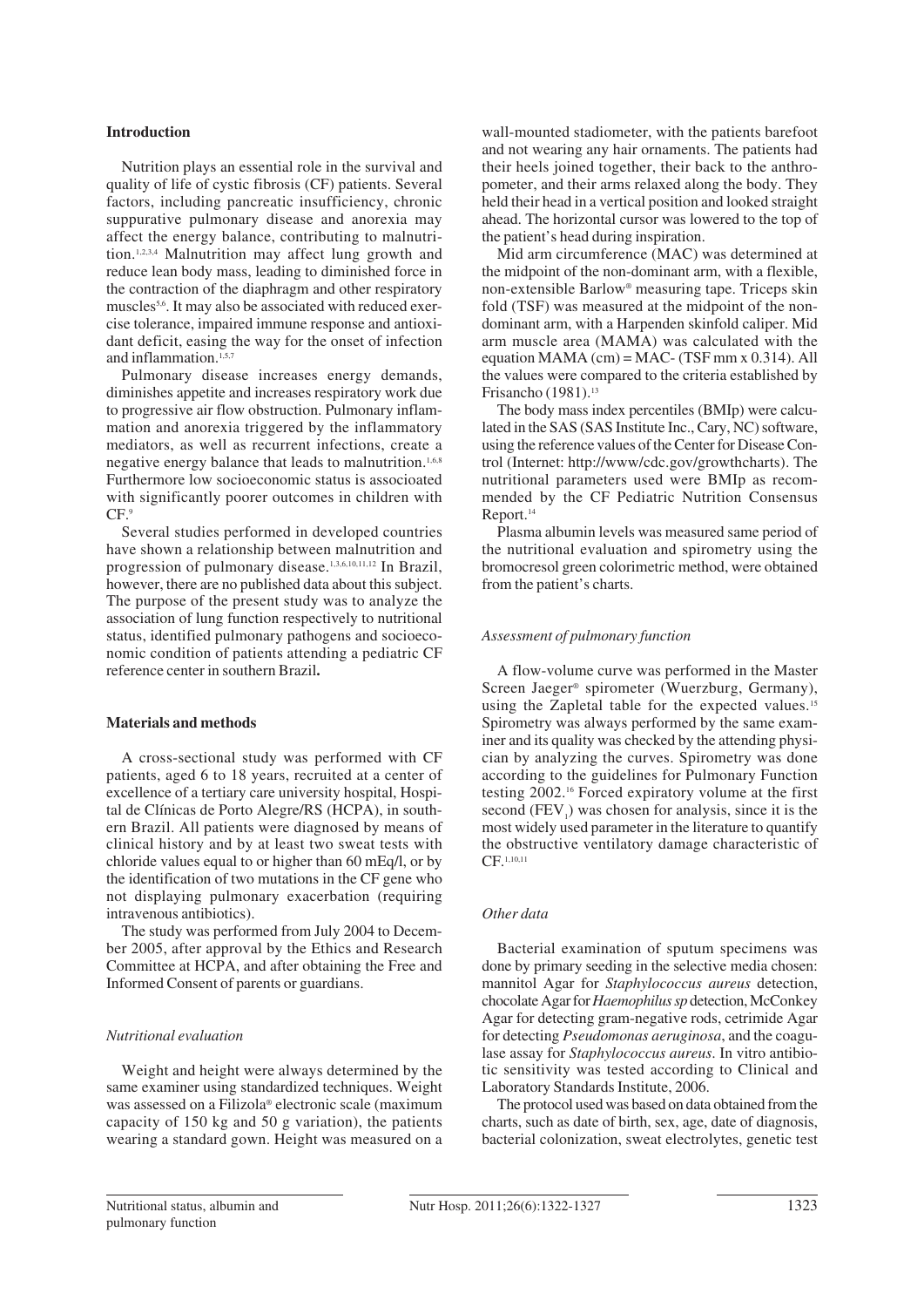and use of pancreatic enzymes. The Shwachmann Score (SS) was obtained by the physician and the nutritionist.17 The parents/guardians informed the monthly family income and years of schooling of its members.

At each clinic (every two months) visit patients provided a sputum sample for culture. The bacterial colonization was considered when patients were infected in the last year. Co-infection could be present. There was no stratification by infective agent due to the small sample size at this CF center.

## *Statistical analysis*

Sample size was calculated considering  $r = 0.40^{16}$  in the association between FEV<sub>1</sub> and BMI percentiles. Eighty-six cases were estimated based on a 1% level of significance, 95% confidence interval, and a statistical power of 90%.

The  $FEV<sub>1</sub>$  values were compared among the different dichotomic categorical variables using the Student t test and by analysis of variance when there were more than 2 groups. The relationship between FEV<sub>1</sub> and the quantitative variables was assessed by the Pearson correlation coefficient. A bivariate linear regression analysis was performed. The variables that showed P value up to 0.15 with the dependent variable  $(FEV_1)$  were included in the subsequent multivariate analysis. Multiple regression analysis was used to verify the independent association of the factors studied.

A Receiver Operating Characteristics (ROC) curve was used to determine the sensitivity and specificity levels to predict a FEV<sub>1</sub> of  $60\%$ .

The level of significance adopted was 0.05 and the analyses were performed with the Statistical Package for Social Sciences packet (version 12.0 SPSS Inc., Chicago, IL).

## **Results**

Among eighty-six CF patients selected, one was excluded due to poor cooperation during spirometry performance. In the sample studied, 55.3% were male; the mean age was 11.2 years  $(\pm 3.2 \text{ years})$ , and the age at diagnosis was 2.5 years  $(\pm 3.2 \text{ years})$ . The nutritional, demographic, clinical and genetic characteristics, as well as the pulmonary pathogen status of the studied population, are shown in table I.

Regarding nutritional status, 77.7% of the patients were considered normal when the BMI cutoff point was above the  $25<sup>th</sup>$  percentile, according to the CF Consensus.13 Mid Arm muscle area, an estimate of lean body mass, was below the  $5<sup>th</sup>$  percentile in 16.5% of the patients and above the  $25<sup>th</sup>$  percentile in 47% of them. By measuring the triceps skinfold, fat tissue depletion was found in 10.6%.

Regarding the socioeconomic situation of the families, 38.5% of the fathers and 34% of the mothers had

| <b>Table I</b><br>Characteristics of patients with CF |                    |              |  |  |
|-------------------------------------------------------|--------------------|--------------|--|--|
|                                                       | $Mean(\pm SD)$     | $n\%$        |  |  |
| Nutritional characteristics                           |                    |              |  |  |
| Percentile Weight                                     | $40.93 \pm 28.81$  |              |  |  |
| Percentile Height                                     | $42.56 \pm 29.83$  |              |  |  |
| Percentile BMI                                        | $45.13 \pm 26.55$  |              |  |  |
| Albumin $(mg/dL)$                                     | $4.38 \pm 0.44$    |              |  |  |
| Demographic characteristics                           |                    |              |  |  |
| Mother's years of schooling                           | $9.06 \pm 3.71$    |              |  |  |
| Father's years of schooling                           | $8.31 \pm 3.95$    |              |  |  |
| Clinical characteristics                              |                    |              |  |  |
| Lung function (FEV)                                   | $84.1\% \pm 24.37$ |              |  |  |
| Shwachmann score                                      | $80.4 \pm 12.2$    |              |  |  |
| Diabetes mellitus                                     |                    | $5(5.9\%)$   |  |  |
| Exocrine pancreatic insufficiency                     |                    | 74 (87.1%)   |  |  |
| <i>Genetic mutations</i>                              |                    |              |  |  |
| DF-508 homozygous                                     |                    | $17(20\%)$   |  |  |
| DF-508 heterozygous                                   |                    | 29 (34.1%)   |  |  |
| Other mutations                                       |                    | $26(30.6\%)$ |  |  |
| Not identification                                    |                    | 13 (15.3%)   |  |  |
| Pulmonary pathogen status                             |                    |              |  |  |
| Staphylococcus aureus                                 |                    | $63(74.1\%)$ |  |  |
| Methicilin-resistant Staphylococcus aureus            | $16(18.8\%)$       |              |  |  |
| Pseudomonas aeruginosa                                |                    | 45 (52.9%)   |  |  |
| Mucoid Pseudomonas aeruginosa                         |                    | 21 (24.7%)   |  |  |
| Normal flora                                          |                    | $3(3.5\%)$   |  |  |

BMI: Body mass index.

not completed elementary school. The median monthly family income was U\$ 454.54, i.e., 3.3 national minimum wages.

The DF508 homozygous and heterozygous patients presented FEV of 79.11% and 78.48%, respectively; these values were significantly lower than those of patients with other mutations (96.15%) ( $P = 0.002$ ). The mean values of  $%$  FEV<sub>1</sub> according to the pulmonary pathogen status of the studied CF population are shown in table II.

FEV, was significantly correlated with BMIp ( $r =$ 0.312,  $p = 0.004$ ) (fig. 1), plasma albumin (r = 0.427,  $p = 0.000$ ) (fig. 2) and mother's years of schooling (r =

|               | <b>Table II</b><br>Mean values of $\%$ FEV, according the pulmonary<br>pathogen status of patients with CF |        |           |
|---------------|------------------------------------------------------------------------------------------------------------|--------|-----------|
|               | <b>MRSA</b>                                                                                                |        | P value   |
|               | Yes                                                                                                        | No     |           |
| Mean $%$ FEV, | 60.53%                                                                                                     | 89.57% | < 0.001   |
|               | Pseudomona aeruginosa                                                                                      |        | $P$ value |
|               | Yes                                                                                                        | No     |           |
| Mean % FEV.   | 77.87%                                                                                                     | 91.12% | 0.011     |

MRSA: methicilin-resistant *Staphylococcus aureus.*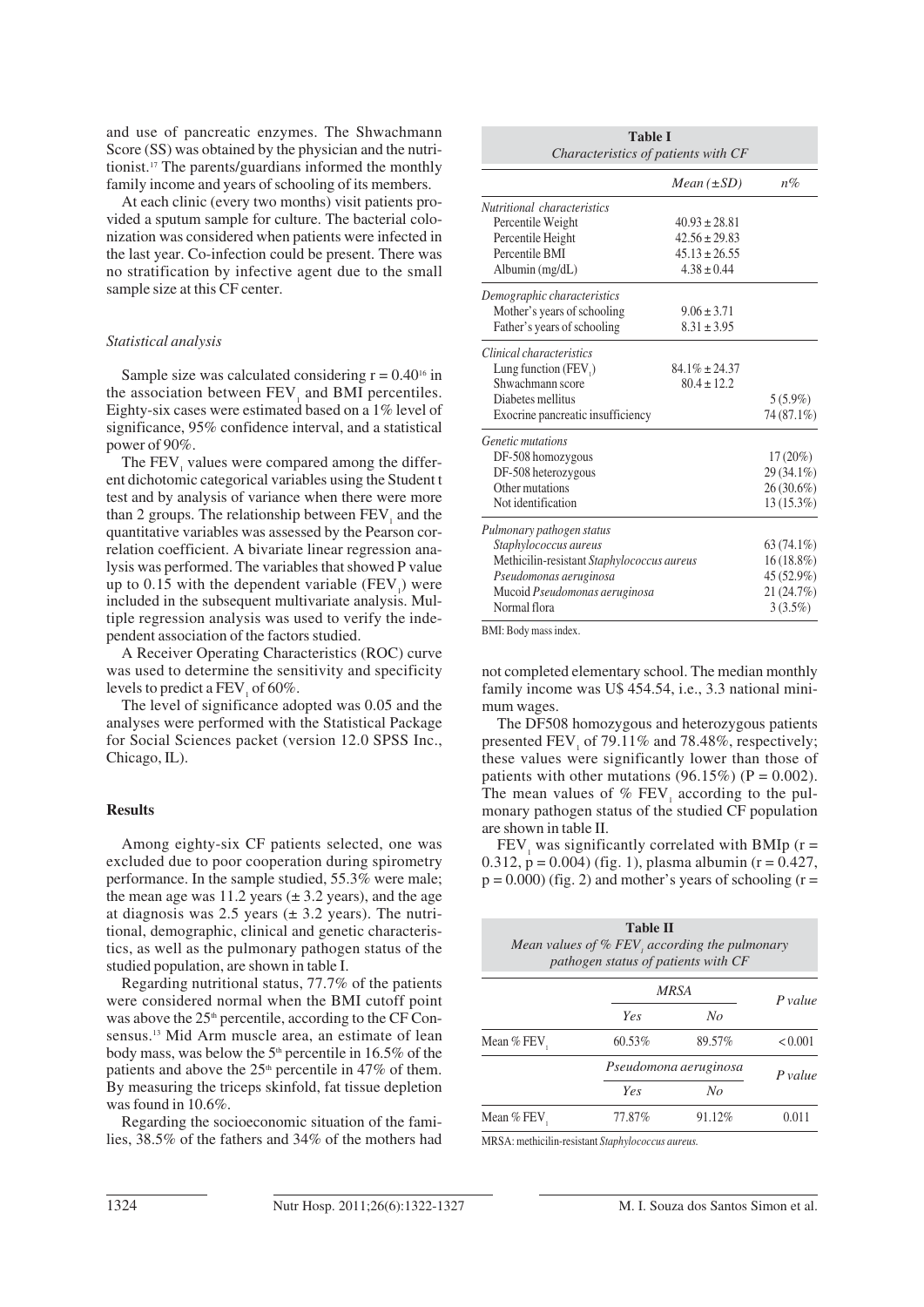

*Fig. 1.—Scatterplot of % predicted forced expiratory volume at the first second (FEV1 ) versus body mass index (BMI) percentile.*



*Fig. 2.—Scatterplot of % predicted forced expiratory volume at the first second (FEV1 ) versus albumin.*

0.229,  $p = 0.035$ ). There was no correlation with father's years of schooling, age, time since diagnosis and age at diagnosis and body composition.

The variables showing an association with the dependent variable (FEV<sub>1</sub>)  $P \le 0.15$  in the bivariate regression analysis and that were thought to be clinically meaningful were included in the subsequent multivariate analysis. Plasma albumin levels were classified in quartiles for easier definition of which albumin levels were associated with FEV<sub>1</sub> reduction. The BMI was also classified in percentile for the same purpose.

The significant predictors for FEV<sub>1</sub> are depicted in table III, and  $37.9\%$  (R<sup>2</sup> adjusted) of the variability observed in FEV<sub>1</sub> is statistically explained by this model. Regression analysis showed that BMI lower than the  $10<sup>th</sup>$  percentile was associated with a 25.58% drop in  $\text{FEV}_1$ , and plasma albumin lower than or equal to 4.1 mg/dL corresponded to a 18.6% reduction in FEV<sub>1</sub>. MRSA chronic pulmonary infection was associated with 14.4% reduction in FEV<sub>1</sub>. *Pseudomonas aeruginosa* colonization, gender, pancreatic insuffi-

| <b>Table III</b>                             |  |  |
|----------------------------------------------|--|--|
| Multiple linear regression predictive of FEV |  |  |

| <i>Variables</i>                  |          | Linear Regression Model |       |  |
|-----------------------------------|----------|-------------------------|-------|--|
|                                   | ß        | 95% CI                  |       |  |
| BMI < 10                          | $-25.58$ | $-4.93 - -46.23$        | 0.016 |  |
| Albumin up to $4.1 \text{ mg/dL}$ | $-18.60$ | $-4.51 - -32.69$        | 0.010 |  |
| <b>MRSA</b>                       | $-14.39$ | $-1.02 - 27.76$         | 0.035 |  |

 $F = 4.951 P < 0.001 df1 13 df2 71$ .

CI: Confidence Interval.

BMI: Body mass index.

MRSA: Methicillin-resistant *Staphylococcus aureus.*

Model adjusted for *Pseudomonas aeruginosa* colonization, gender, pancreatic insufficiency and mother's years of schooling.

ciency and mother's years of schooling were not statistically significant. Family income was not included in the model analysis, because it was associated with the parent´s years of schooling. The graph of residues and the normality test did not show any trend that would indicate that the analysis was inadequate.

The ROC curve for albumin to predict a FEV, of 60% showed an area of 0.79, 95% CI: 0.67-0.91, P = 0.001. The sensitivity for a cutoff point of 4.25 mg/dL was 76.9%, the specificity was 72.2% and the accuracy was 85.7%.

## **Discussion**

In CF patients, nutritional status has a significant prognostic influence on the outcome of the disease<sup>1,8</sup>. In the present cross-sectional study we associated nutritional status and pulmonary function of CF children, and studied the relationship with pulmonary pathogen status and socioeconomic conditions.

The association between nutritional status and pulmonary function found in this study has already been demonstrated in the literature. Based on the CF Foundation Patient Registry data set, a better FEV<sub>1</sub> status at about 80% predicted or above was associated with BMI percentiles at 50<sup>th</sup> percentile and higher<sup>2</sup>. Pedreira et al. (2005) found a significant association between BMI Z score and FEV<sub>1</sub> ( $r = 0.59$ ,  $P = 0.0001$ ) and between muscle mass and FEV<sub>1</sub> ( $r = 0.30$ ,  $P = 0.03$ ).<sup>11</sup> Hart et al. (2004) demonstrated the correlation between nutritional status and diaphragm strength.<sup>6</sup> It has been reported that malnutrition causes loss of muscle mass, reduction in diaphragm performance, in strength and resistance of respiratory muscles, as well as the impairment of immune function. In addition, increased respiratory work and the interaction of the inflammatory and infectious processes increase energy demands, impairing pulmonary function even further.<sup>1,5,7,8</sup>

The association of BMI in the 10th percentile with FEV, enforced the use of this as the cut-off point for malnutrition, as stated by the CFF Pediatric Nutrition Consensus Report, $<sup>14</sup>$  providing a foundation to estab-</sup>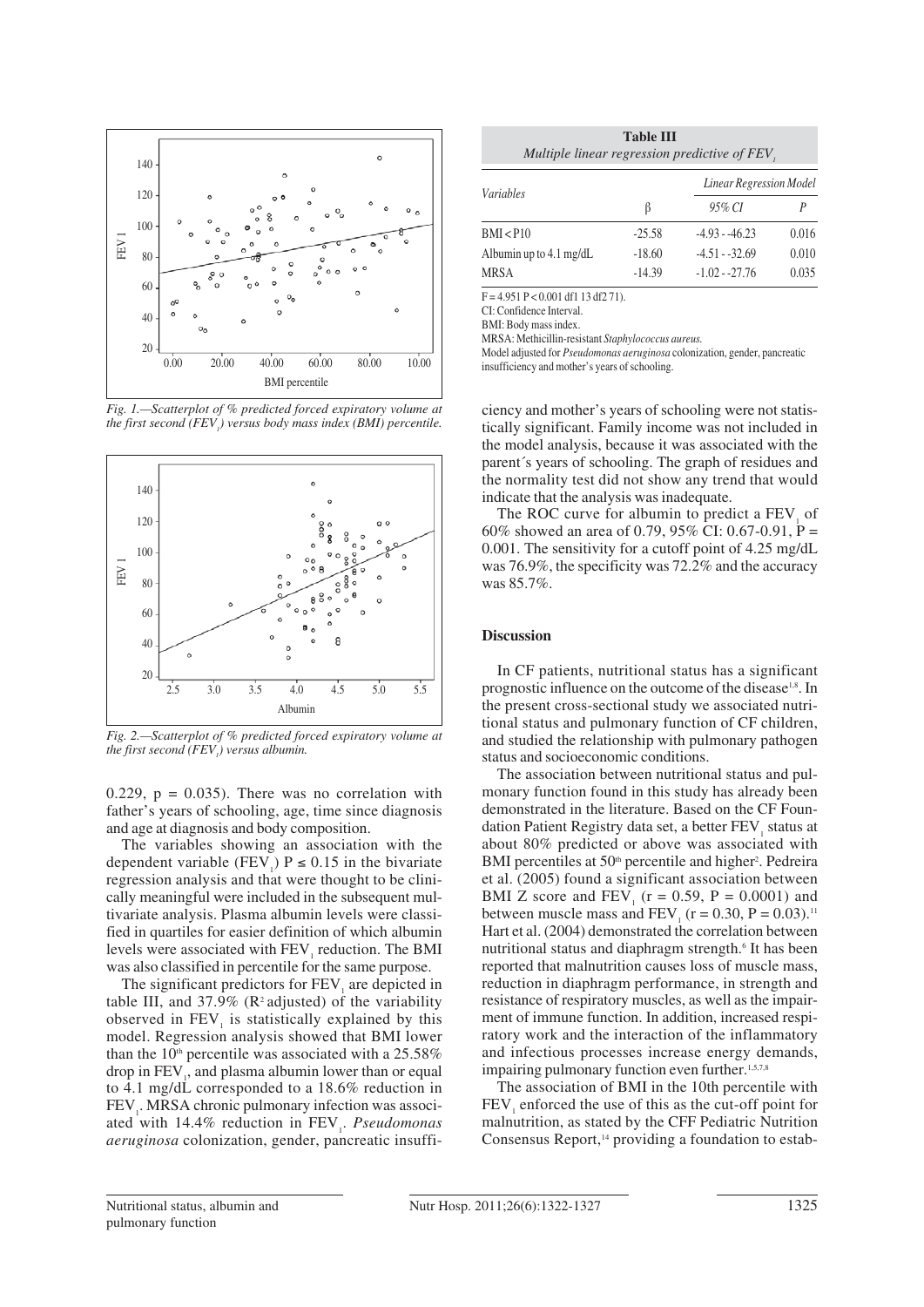lish stricter cutoff points for CF. Stricter classification standard requires early detection of nutritional risk, enabling effective nutritional intervention which could diminish the prevalence of malnutrition and nutritional risk, improving survival and the quality of life of these patients.

Since the present study is a cross-sectional analysis, it only indicates associations, not allowing the establishment of cause-effect relationship between nutritional status and pulmonary function.

In the present study, plasma albumin was reasonably correlated to  $FEV<sub>1</sub>$ . Other studies have shown the relationship between plasma albumin and the severity of pulmonary disease, considering it as a prognostic factor in patients with CF.19,20 Albumin is a potent antioxidant, present in high concentrations in the extracellular fluid, and can prevent the deactivation of the a1-proteinase inhibitor.21 Albumin may be essential to maintain pulmonary gluthatione levels.<sup>22</sup> Oxidatively modified albumin has been found in the sputum of patients with CF, and this may cause loss of its antioxidant function.<sup>23</sup>

In a study that evaluated a model to predict CF patients life expectancy, plasma albumin levels were predictive of survival. The authors suggest that albumin is a more sensitive marker of survival than percentage of ideal body weight.<sup>21</sup> Low plasma albumin was associated with higher morbidity and mortality in CF patients.<sup>23</sup>

In this study, ROC curves showed that plasma albumin levels of  $4.25 \text{ mg/dL}$  were predictive of FEV, of 60% with good sensitivity, specificity and accuracy, possibly because it is a sensitive indicator of nutritional status and because of its interaction in the inflammatory reaction. Likewise, regression analysis showed that plasma albumin level lower than or equal to 4.1 mg/dL predicted a  $18.6\%$  fall in FEV. The albumin value of 4.1 mg/dL is the upper limit of the first quartile associated with a FEV<sub>1</sub> fall. These results show that only higher plasma albumin values are associated with better FEV, values.

The relationship between *Pseudomonas aeruginosa* colonization and pulmonary function deterioration is clearly established in the literature. Steinkamp and Wiedemann (2002) demonstrated that pulmonary function diminished in 56% of the adolescents with *Pseudomonas aeruginosa* and that pulmonary function of infected undernourished patients was worse than that of the non-infected ones<sup>3</sup>. In the present study, the presence of *Pseudomonas aeruginosa* was associated with lower  $FEV<sub>1</sub>$ , however in the regression model this difference was non-significant, in contrast to what was found regarding MRSA colonization. The latter infection was associated with significantly reduced pulmonary function, and is one of the predictors of  $FEV<sub>1</sub>$ . Co-infection by MRSA may possibly have an important impact in lung function, but studies that evaluate the effect of this bacteria separately are necessary to better understand its action.

A study with ten CF patients with MRSA concluded that MRSA infection did not significantly affect their pulmonary function, yet it affected their growth.24 In the present study, infection was not correlated with BMIp, but only with  $\text{FEV}_1$ .

The socioeconomic situation of the families was consistent with the living conditions observed in a developing country, with low family income and low level of schooling. The variable years of maternal schooling was significantly correlated with  $FEV<sub>1</sub>$ . Shechter et al. found that poorer patients with CF had a 3.65 fold higher risk of dying, and also presented deteriorated pulmonary function and nutritional status values.<sup>9</sup> Another recent study demonstrated that the mortality risk of patients of a better socioeconomic level was 40% lower than that of patients of lower socioeconomic level.<sup>25</sup>

A limitation of this study was that the patients' stages of pubertal development were not assessed. Delayed pubertal development is reported in CF and may affect the nutritional status. The reduced number of patients over 14 years of age (20% of population) also limited the conclusions concerning this age group. In addition, the patient's liver function tests, likely to interact with other variables, were not assessed.

This study contributes to a better understanding of the association of nutritional and lung function status of a CF population in a developing country. Based on these findings, the authors concluded that plasma albumin level lower than 4.1 mg/dl and BMI below the  $10<sup>th</sup>$ percentile are predictive factors for low FEV<sub>1</sub>. Longitudinal studies may better complement these results, seeking to understand the association between plasma albumin, nutritional status and FEV in similar populations.

## **Acknowledgements**

We are indebted to the patients who accepted to collaborate with this study, to the Pediatric Pneumology Unit and the Nutrition and Dietetic Department of the Hospital de Clínicas de Porto Alegre (HCPA). We are grateful to by the FIPE (Fundo de Incentivo a Pesquisa) and GPPG (Grupo de Pós-Graduação e Pesquisa) of the Hospital de Clínicas de Porto Alegre for their financial support.

#### **References**

- 1. Martínez-Costa C, Escribano A, Núñez Gómez FN, García-Maset L, Luján J, Martínez-Rodriguez L. Intervención nutricional en niños y adolescentes con fibrosis quística. Relación con la función pulmonar. *Nutr Hosp* 2005; 20 (3): 182-8.
- 2. Stallings VA, Stark LJ, Robinson KA, Feranchak AP, Quinton H. Evidence-based practice recommendations for nutritionrelated management of children and adults with cystic fibrosis and pancreatic insufficiency: results of a systematic review. *J Am Diet Assoc* 2008; 108 (5): 832-9.
- 3. Steinkamp G, Wiedemann B. Relationship between nutritional status and lung function in cystic fibrosis: cross sectional and longitudinal analyses from the German CF quality assurance (CFQA) project. *Thorax* 2002; 57 (7): 596-601.